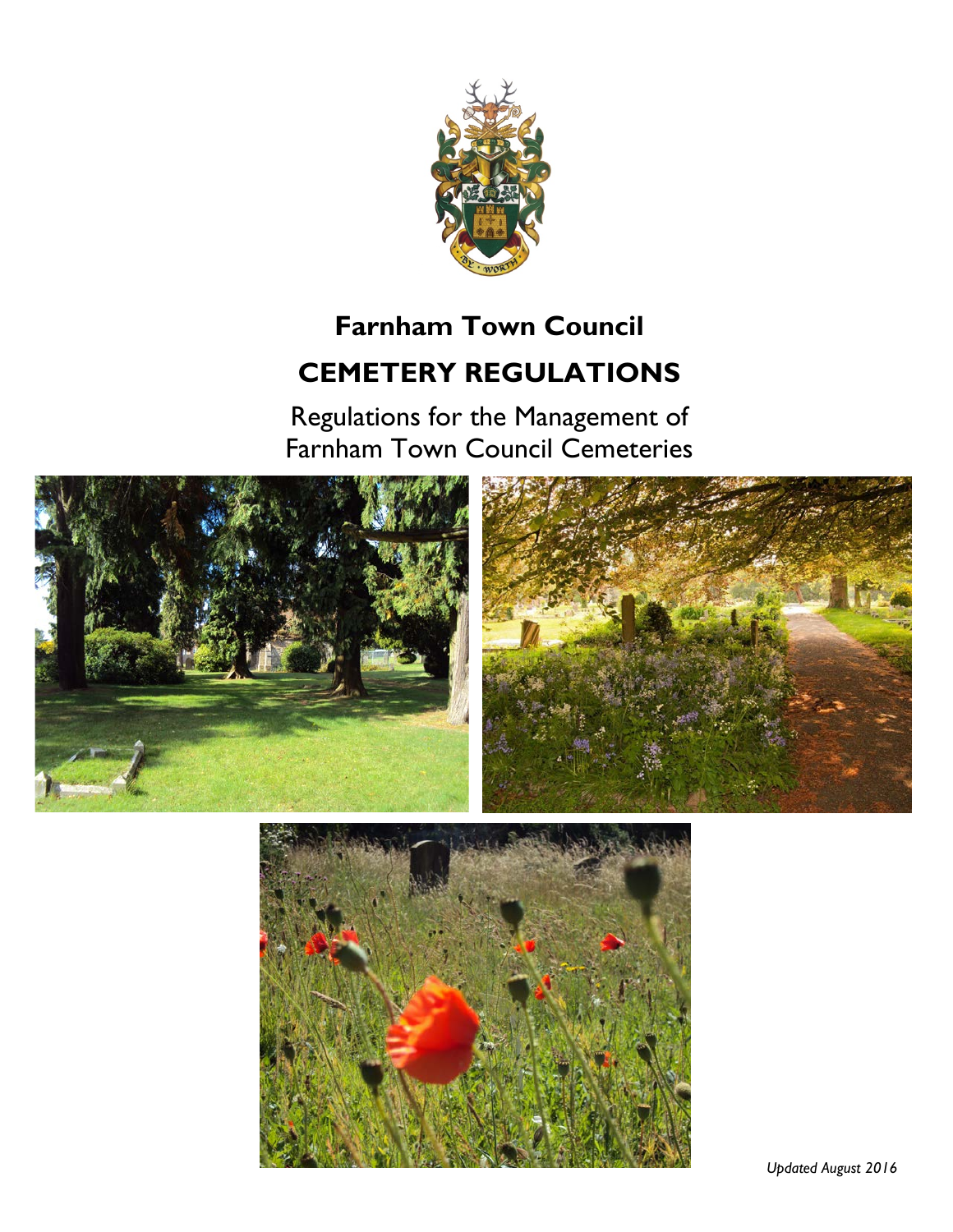## **FARNHAM TOWN COUNCIL**

## **REGULATIONS FOR THE MANAGEMENT OF FARNHAM TOWN COUNCIL CEMETERIES**

## **Index**

## **Section**

Page

| $\mathsf{L}$   |  |
|----------------|--|
| $\overline{1}$ |  |
| 2.1            |  |
| 2.3            |  |
| 2.5            |  |
| 2.11           |  |
| 3              |  |
| 4.2            |  |
| 4.3            |  |
| 5              |  |
| 6              |  |
|                |  |
| 8              |  |
| 9              |  |
| 10             |  |
| П              |  |
| 115            |  |
| 119            |  |
|                |  |
|                |  |
|                |  |
|                |  |
| 12             |  |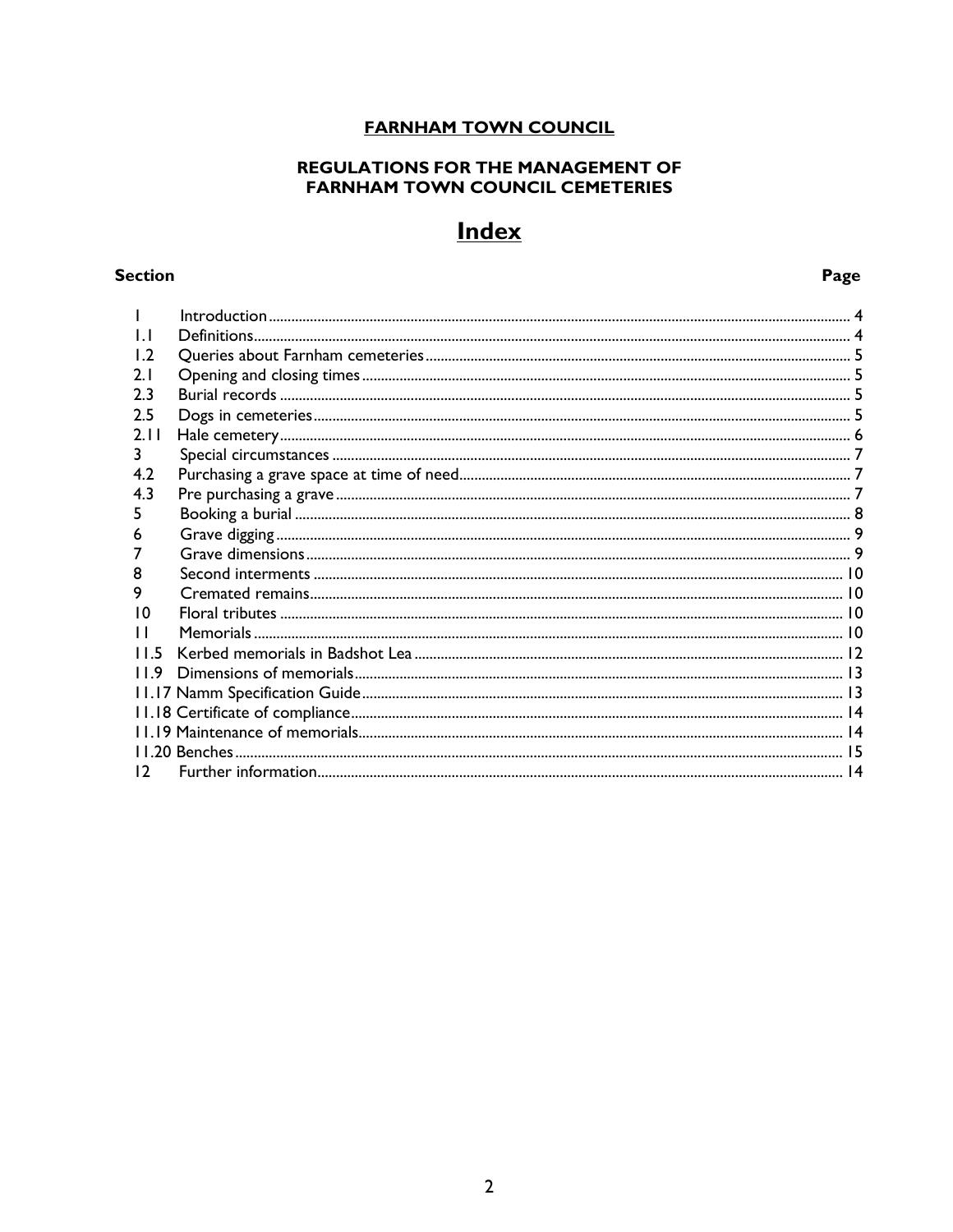## **FARNHAM TOWN COUNCIL**

## **REGULATIONS FOR THE MANAGEMENT OF FARNHAM TOWN COUNCIL CEMETERIES**

## **1. Introduction**

## 1.1. **Definitions**

- "Council" means Farnham Town Council acting as the Burial Authority
- "Cemeteries" means the cemeteries provided and managed by Farnham Town Council
- "Grave space" means any burial plot
- "NAMM" means National Association of Memorial Masons
- "BRAMM" means British Register of Accredited Memorial Masons

#### 1.2. **The Council owns and manages four cemeteries:**

Badshot Lea Cemetery, Badshot Lea Road, Farnham, GU9 9HX Green Lane Cemetery, Green Lane, Farnham, GU9 8TQ Hale Cemetery, Alma Lane, Farnham, GU9 0LR West Street Cemetery, West Street, Farnham, GU9 7AP

#### 1.3. **All queries or comments regarding the cemeteries should be sent to:**

The Town Clerk Farnham Town Council South Street Farnham Surrey GU9 7RN 01252 712667 Email: customer.services@farnham.gov.uk

- 1.4. These regulations are in addition to the **Local Authorities' Cemeteries Order 1977** and this document should be read alongside the **Farnham Town Council Cemeteries Charter** and **Memorial Specification Guide**.
- 1.5. The Council's Cemeteries Service office is based at the above address and is open at the following times:
	- Monday to Thursday 9.00am to 5.00pm
	- Friday 9.00am to 4.30pm
- 1.6. A mobile phone booking service is available during public holidays, at which time information will be available online at www.farnham.gov.uk.
- 1.7. Farnham Town Council has adopted a lawn memorial policy in the following cemeteries: West Street, Green Lane and Hale – whereby the grave space is kept turfed and mown, in addition to headstone memorials only. As a consequence, only lawn style memorials are allowed and a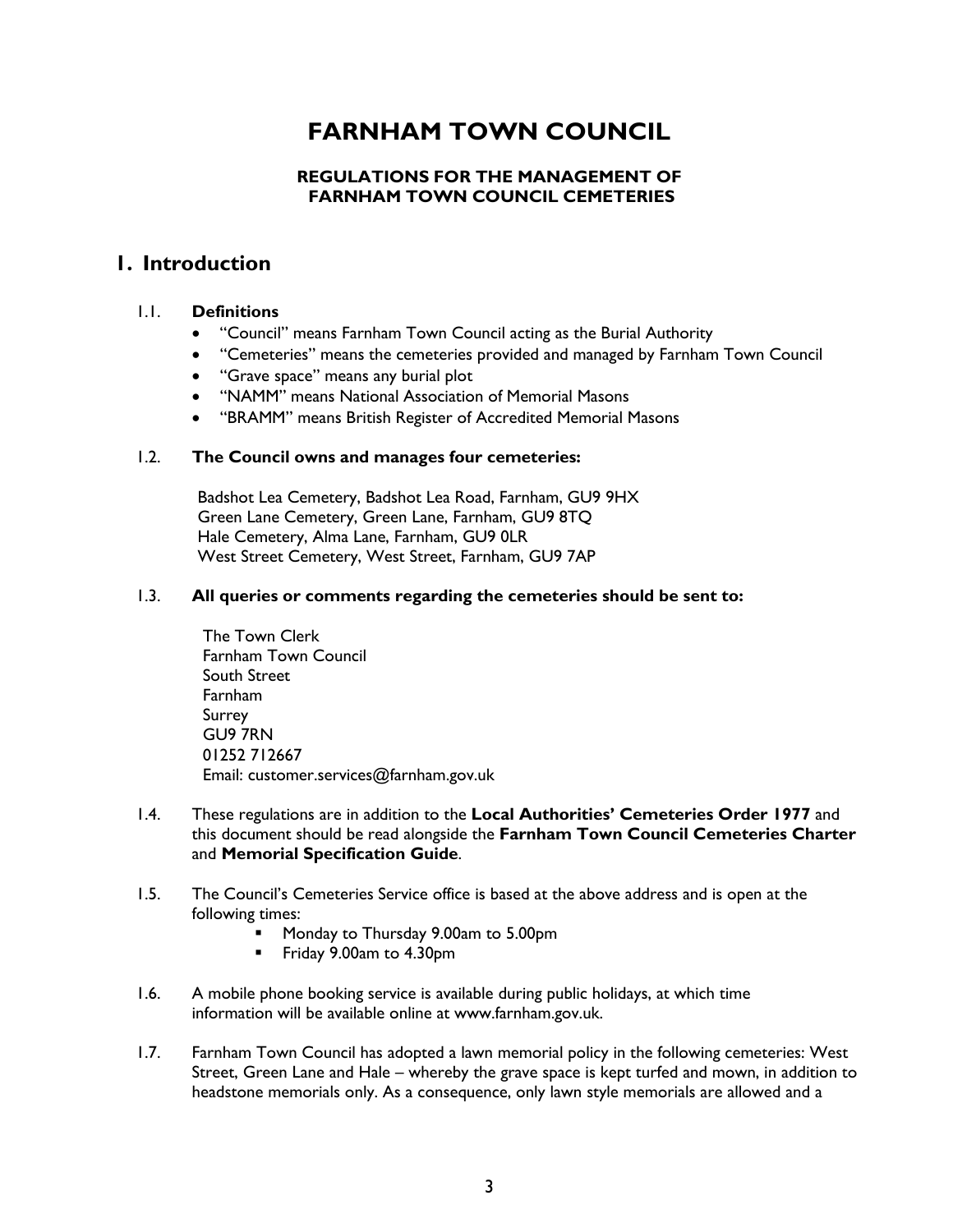maximum of two flower containers on the base are permitted. As per regulation "11.4 - Kerbs", wire or fencing/ railings or surrounds of any material (including loose chippings) are not permitted. Such items can pose a danger, restrict access and make maintenance difficult. The Council reserves the right to remove them.

- 1.8. Anyone who fails to comply with these Regulations may be refused access to the Council's cemeteries and where there is a breach of legislation, legal action may be taken.
- 1.9. It is your right to use the Town Council's complaints procedure if you are dissatisfied about any service provided by the Town Council.

## **2. The Cemeteries**



## 2.1 **Opening and Closing times:**

Burials are permitted Monday to Friday (excluding Good Friday, Easter Monday, Bank Holidays or any other public holiday and for the period between Christmas Day and New Year's Day). In addition, the Council may restrict burials due to operational needs.

#### **All burials must take place between:**

- 9.30am and 3.00pm April to October
- 9.30am and 2.30pm November to March
- 2.1. The selection of the sites of all graves is subject to the approval of the Council. Graves can be selected by the family of the bereaved in West Street, Green Lane and Badshot Lea Cemeteries, but only with the agreement of the Council. Graves for cremated remains cannot be chosen, these are allocated in numerical order by the Council. Graves in Hale where there is limited space are allocated in order.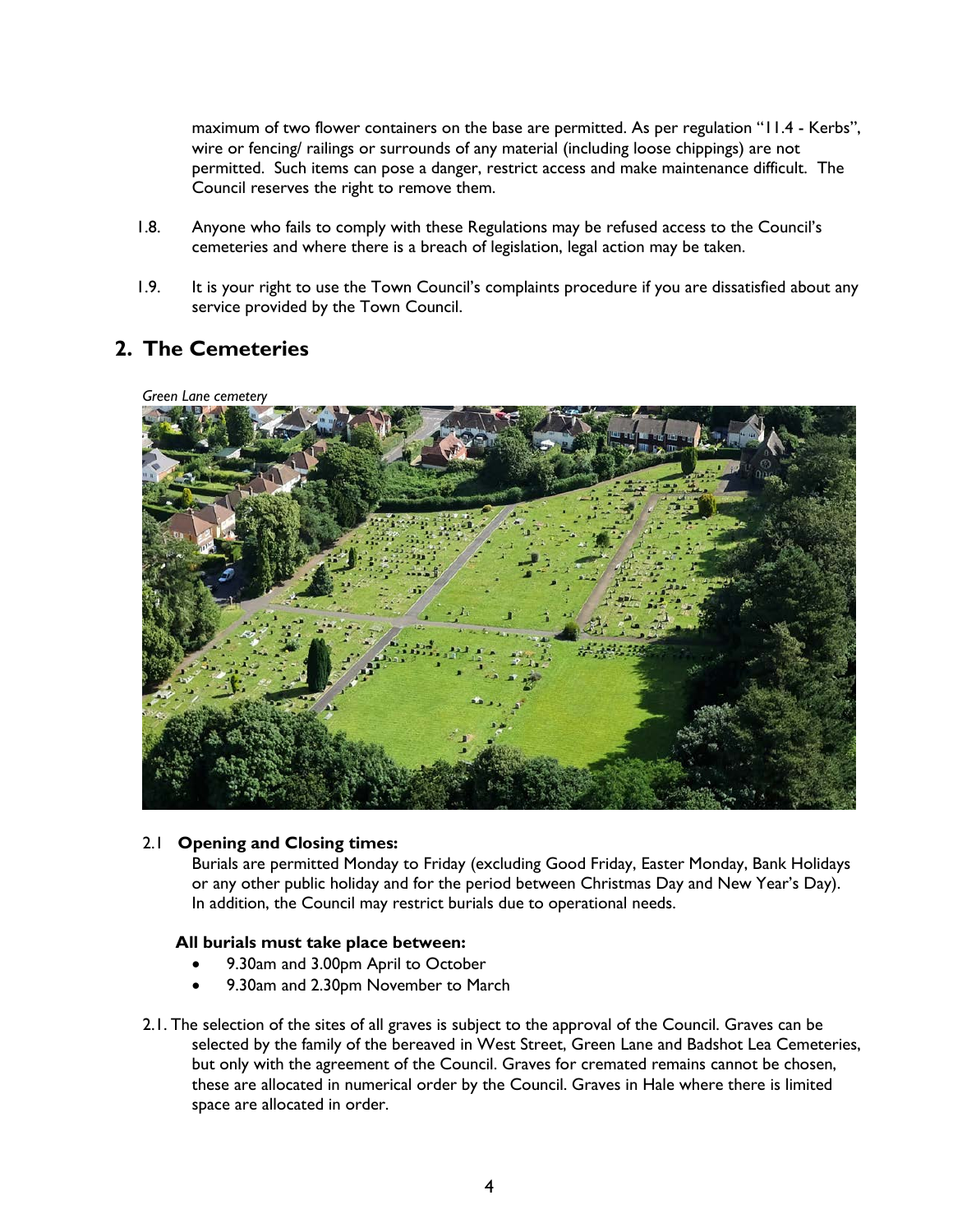- 2.2. The Council reserves the right to designate areas of the cemeteries for certain denominations, including Church of England, Roman Catholic and Non-Conformist, the right to designate areas of the cemeteries for the burial of children and cremated remains, and the right to designate areas with restricted usage.
- 2.3. The Burial Records relating to Farnham Town Council cemeteries are kept at the Council's offices, South Street, Farnham and may be inspected only by prior arrangement. Certified extracts may be obtained upon request. Copies of certified extracts may be subject to a charge.

## 2.4. **Admission:**

The cemeteries will be open to visitors every day of the year from sunrise to sunset.

Any person creating a disturbance or nuisance will be required to leave the cemetery immediately and may be the subject of subsequent legal action. Disturbances or nuisances include:

- Interfering with a burial;
- Interfering with any grave, headstone, memorial or flowers;
- Interfering with the operation of the Council's cemeteries or its staff or contractors; Behaving in a disorderly manner; or
- Allowing a dog to foul any grave or path area in the Cemetery.

## 2.5. **To assist bereaved families dogs are allowed in the cemeteries, subject to compliance with the following:**

- Person(s) in charge of dog(s) in the cemeteries should pick up, bag and remove faeces which may be disposed of in council litter bins designated for this purpose.
- Dogs must be kept on leads. The lead should be less than one metre in length so that a dog cannot stray onto any grass sections of the cemeteries
- Dog(s) must be put on a lead when requested by an authorised officer. Authorised officers can ask any person in charge of a dog to shorten the lead if using a retractable lead. Dogs must be under control and not cause a nuisance to any visitors to the cemetery. A Dog on a long lead is unlikely to be deemed to be under control of its owner.
- Dogs are not allowed within the grassed grave sections of the cemetery. *Guide dogs, hearing dogs for the deaf and assistance dogs for the disabled are exempt from this Regulation.*
- The Cemeteries are not intended to be a dog walking area or as a through route to other areas. Dogs are allowed in the cemeteries as a support for families visiting graves.
- 2.6. No recreational activities are allowed in the cemeteries.
- 2.7. No bicycles or motor vehicles (with the exception of funeral vehicles) are allowed in the cemeteries outside of designated parking areas. The Council will consider exceptions to this in cases of illness or mobility difficulties, upon request. The Council reserves the right to refuse admission to any vehicle (including hearses) at any time even if on authorised business use. Vehicles permitted to access the cemeteries must only use the tarmac roads provided.
- 2.8. A notice board displaying the general layout of each cemetery and other information will be provided at each entrance of the cemetery, together with contact details of the Council. A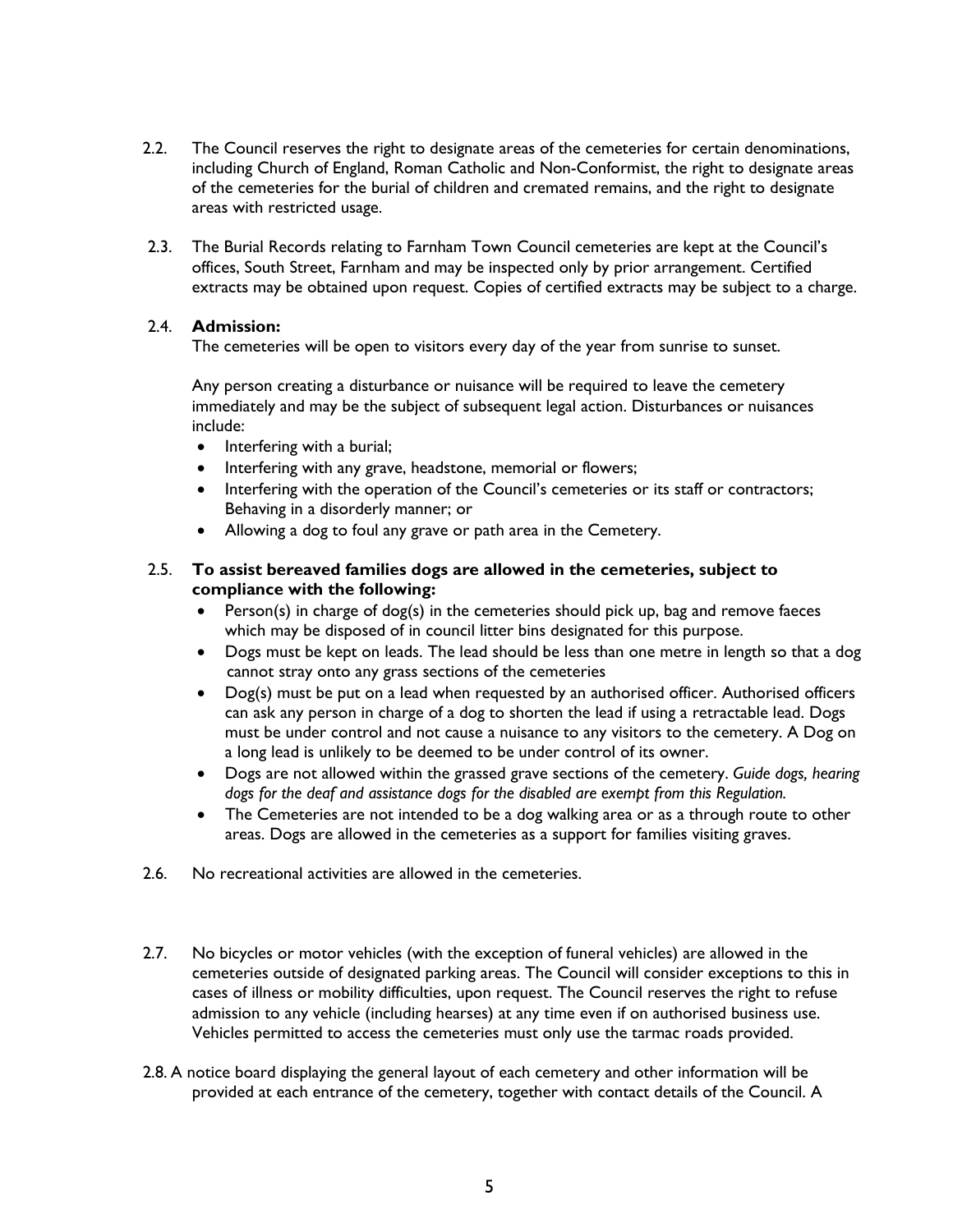detailed plan showing the position and allocation of grave spaces at each cemetery may be seen by appointment with the relevant authorised Council officer.

## **Hale Cemetery**



- 2.9. This is an historic site and was closed from 2007 2013 due to the lack of available land for new grave spaces. In May 2013 the Council agreed to the limited re-opening of the cemetery made possible by releasing two areas of land formerly used as pathways to be allocated for new grave spaces
- 2.10. For practical reasons, the use of these grave spaces has had to be restricted. Certain services offered and usage of the graves here may differ from those offered in the other Farnham Town Cemeteries. In particular these differences include:
	- i. Grave spaces may only be allocated in numerical order by the Council. Please speak to a member of the Cemeteries Team for more information.
	- ii. Interments cannot take place in the new areas of Hale Cemetery at double depth 2.4m (8ft) due to ground conditions. Therefore in Hale Cemetery only, the Council has designated an area for the allocation of double-width graves – this will be charged as two single depth graves.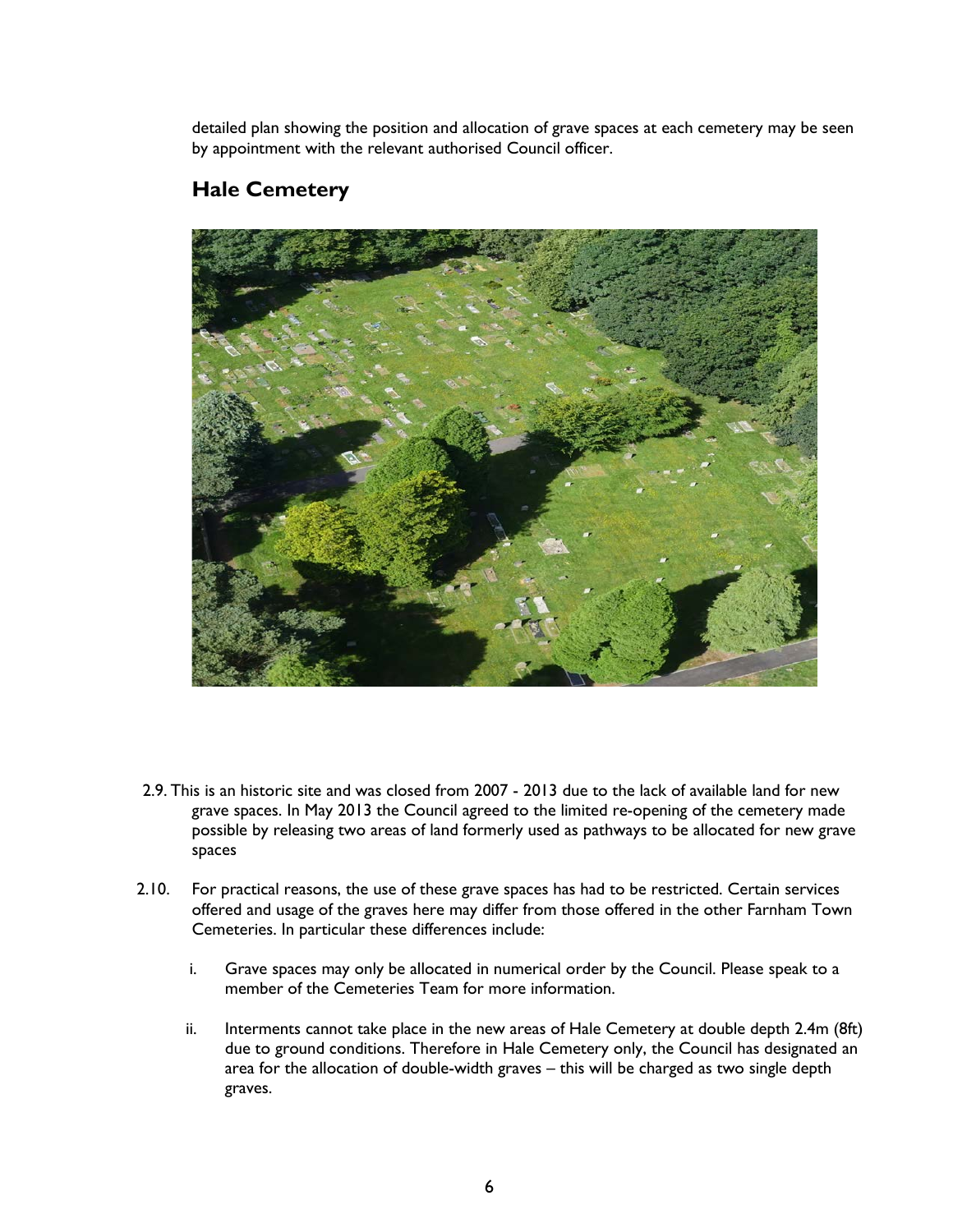## **3. Special Circumstances**

- 3.1. Any burials or interments outside the hours stated in 2.1 will be subject to an additional fee, unless a certificate is produced to the Council that immediate burial is necessary on the grounds of public health, or by special arrangement (e.g. religion), and will be at the Council's discretion.
- 3.2. A booking must be made through the Council Cemeteries Team (Tel No. 01252 712667) prior to any burial taking place.

## **4. Burial Rights and Fees**

4.1. The current fees for all matters relating to burials and memorials are available on request and published on the council's website. These are subject to annual review and may be changed without notice by resolution of the Council.

## 4.2. **Purchasing at Time of Need**

At the time of need (i.e. at the time of the burial) the fee payable for the Exclusive Right of Burial for a grave is for an initial thirty year period. After the first five years of this thirty years has passed this period is extendable by five year periods. Exclusive Right of Burial may not be extended over a 30 year period at any time.

## 4.3. **Pre-purchasing Exclusive Rights of Burial**

Graves can be pre-purchased in all of the Council's cemeteries (except Hale Cemetery). The Exclusive Right of Burial can be pre-purchased for a designated burial plot (to be agreed by the purchaser and the Council). The fee payable for purchasing the Exclusive Right of Burial would be the fee as at the time of purchasing. The Exclusive Rights are for an initial 30 year period. The 30 year period of Exclusive Rights commences at the time of the first interment, or after 20 years from the date of pre-purchase, whichever is the soonest.

- 4.4. An interment fee is always payable for a burial, for interments in both purchased and unpurchased graves.
- 4.5. Burials can be arranged without the need to purchase a grave. However, an interment fee would be due and no second interment or any memorial will be permitted in any grave until the Exclusive Right of Burial had been purchased. The Exclusive Rights of Burial may be purchased at a later date.
- 4.6. The ownership of an Exclusive Right of Burial is usually transferred on the death of the purchaser to the next of kin or executor by deed or probate. The next of kin/executor must contact the Council to arrange for a formal transfer of the Exclusive Rights of Burial. A fee is payable on all transfers of ownership.
- 4.7. Standard fees apply to non-residents. A non-resident is a person who did not live in Farnham at the time of their death. An exemption to non-resident fees will only be given in the following circumstances:
	- The Exclusive Right of Burial is owned by the surviving spouse who is a resident of Farnham (if the grave is owned by anyone other than a surviving spouse, a non-resident fee would be payable.); or,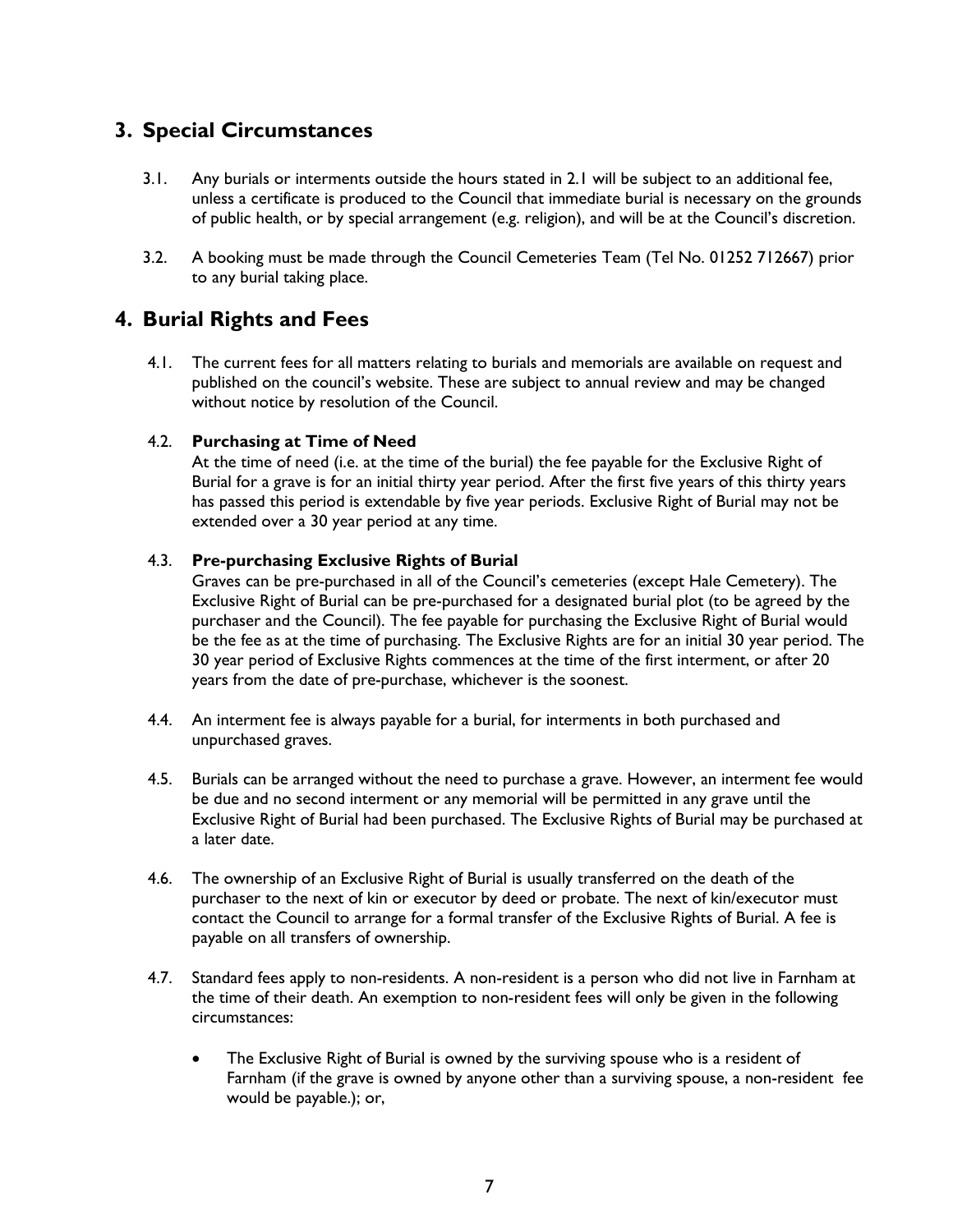- The deceased was originally a Farnham resident and moved out of the area in order to live in a nursing / care home outside the town (proof of prior residency may be required and the final decision is made at the Council's discretion).
- 4.8. Farnham Residents receive a discount on most burial and cemetery services ( Currently 50% of the standard cost)

4.9.

## **5. Booking a burial**

- 5.1. The Council has adopted the practice identified by the Department for Constitutional Affairs Guide for Burial Ground Managers.
- 5.2. Before a burial is arranged, confirmation of the availability, location and number of a grave space or cremation plot in the cemetery, must be agreed by the Council.
- 5.3. If the family of the bereaved wishes to select a grave then an allowance for extra time to select the grave must be allowed before confirming a booking.
- 5.4. Grave spaces may not be selected in Hale Cemetery, they will be allocated on a strict rotation basis.
- 5.5. The purchaser/undertaker must inform the Council of the desired depth of the grave at the time of booking/completion of the Notice of Burial form.

## 5.6. **No burial shall be confirmed or take place until the person or funeral director arranging the burial has submitted all of the following documents to the Council:-**

- The completed Notice of Burial form (It is imperative that the size of the coffin is recorded on the form and the coffin dimensions are provided on the pre-drawn sketches);
- A cheque made payable to Farnham Town Council for the appropriate fee; and,
- The Registrar's Certificate of Disposal (Green or White as appropriate) or Coroner's Order for Burial. In the case of a stillborn child, a Certificate from the Registrar confirming that he or she has either registered the stillbirth or received official notice of it or received the Coroner's Order of Burial.
- 5.7. Failure to comply fully with the above administration procedures and deadlines may result in a burial being delayed. The Council accepts no responsibility for any subsequent delay in a burial or interment as a result of not complying with the above procedures.
- 5.8. It is the responsibility of the funeral director, or the person arranging the burial to arrange a minister to officiate, if required.
- 5.9. Funeral directors are required to report to the Town Council's representative upon arrival at the cemetery to enable the funeral party to be escorted to the designated grave space.
- 5.10. Coffins and caskets must be of a biodegradable material; all coffins shall have a securely fixed non-corroding plate bearing the name of the deceased.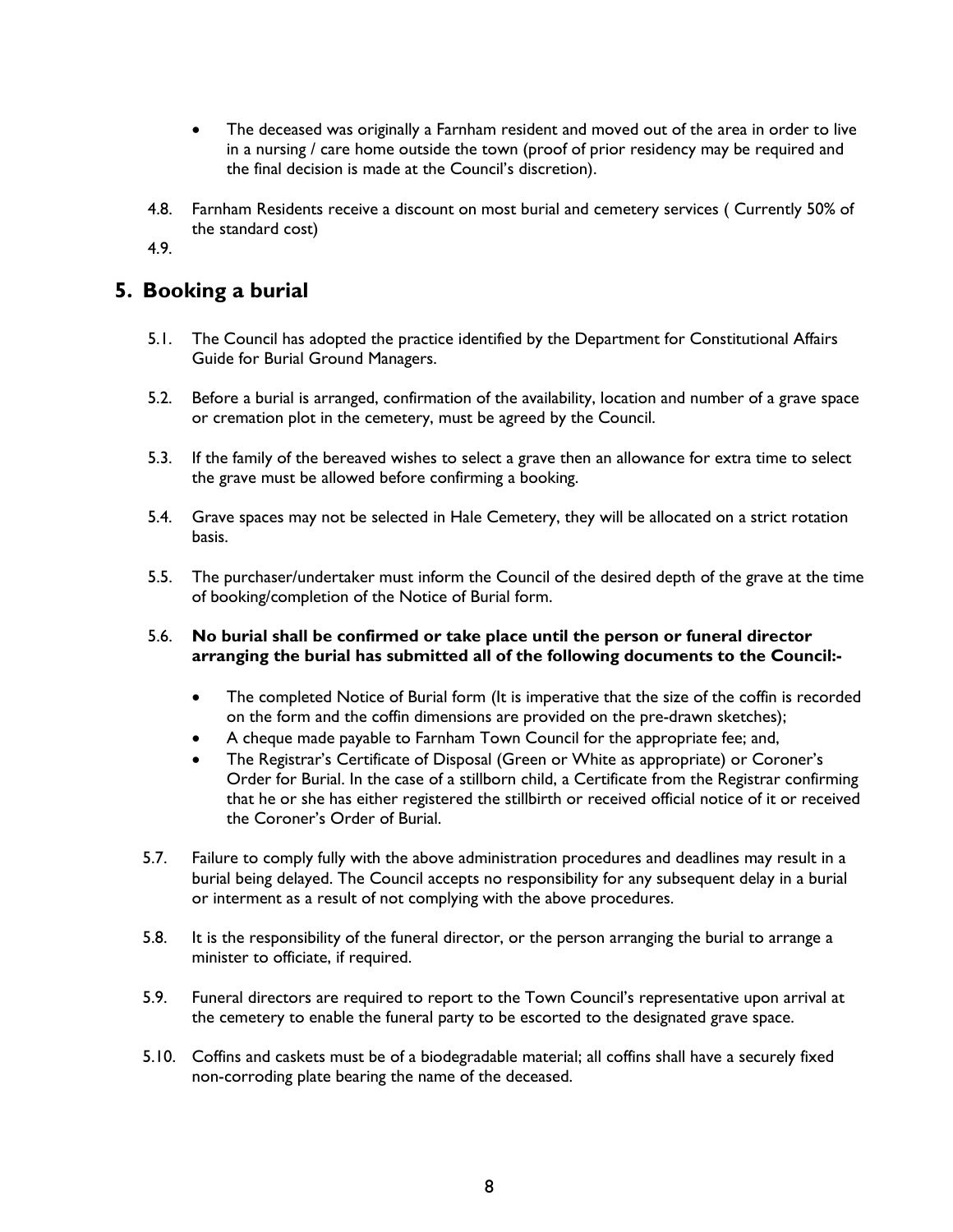## **6. Grave Digging & Grave Preparation**

- 6.1. It is the responsibility of the funeral director, or the person arranging the burial to book a gravedigger to prepare the grave to the specification as appropriate.
- 6.2. All graves are to be prepared, to the required specification, by the designated grave digger and the booking and payment of a grave digger is the responsibility of the funeral director, or the person(s) arranging the burial. The Council's designated grave digger is currently:

Mr Tony Curtis ARC Funeral Contractors Limited Tel: 07789 140 483 Email: [tonythedig@hotmail.co.uk](mailto:tonythedig@hotmail.co.uk)

- 6.3. The Council reserves the right to remove adjacent memorials in the interests of health and safety prior to a grave being excavated. The Town Council will take all reasonable steps to give prior notification to the owner(s) of the memorial(s) in question.
- 6.4. All graves are to be excavated only by the grave digger(s) designated by the Council and under the direction of the person(s) arranging the funeral. No walled graves or vaults will be permitted.
- 6.5. The purchaser of the grave must choose the depth of the first interment for the deceased in accordance with the following applicable depths and subject to ground conditions:
	- Double depth grave  $-$  2.4m (8') (this will allow for a second interment at a later date)
	- Single depth grave  $-1.8$ m (6')
	- Cremated Remains 0.6m (2')

## **7. Grave Dimensions**

- 7.1. An adult single-width grave space is  $9'0'' \times 4'0''$  (2.7m  $\times$  1.2m).
- 7.2. A double-width grave space in the new section of Hale Cemetery is  $9'0'' \times 8'7''$  (2.7m  $\times$  2.65m). Double-depth interments cannot be accommodated in the new section of Hale Cemetery.
- 7.3. All grave spaces must maintain a 7" (17.5cm) perimeter of open space around the entire grave, to allow access to adjoining spaces.
- 7.4. The Council shall arrange to rectify any sinkage during the first year after the burial on a nonchargeable basis. After the first year, responsibility for rectifying sinkage of soil will lie with the purchaser of the grave. The purchaser can request this service to be provided by the Council, on a chargeable basis. The Council may, at its discretion, fill any holes for health and safety reasons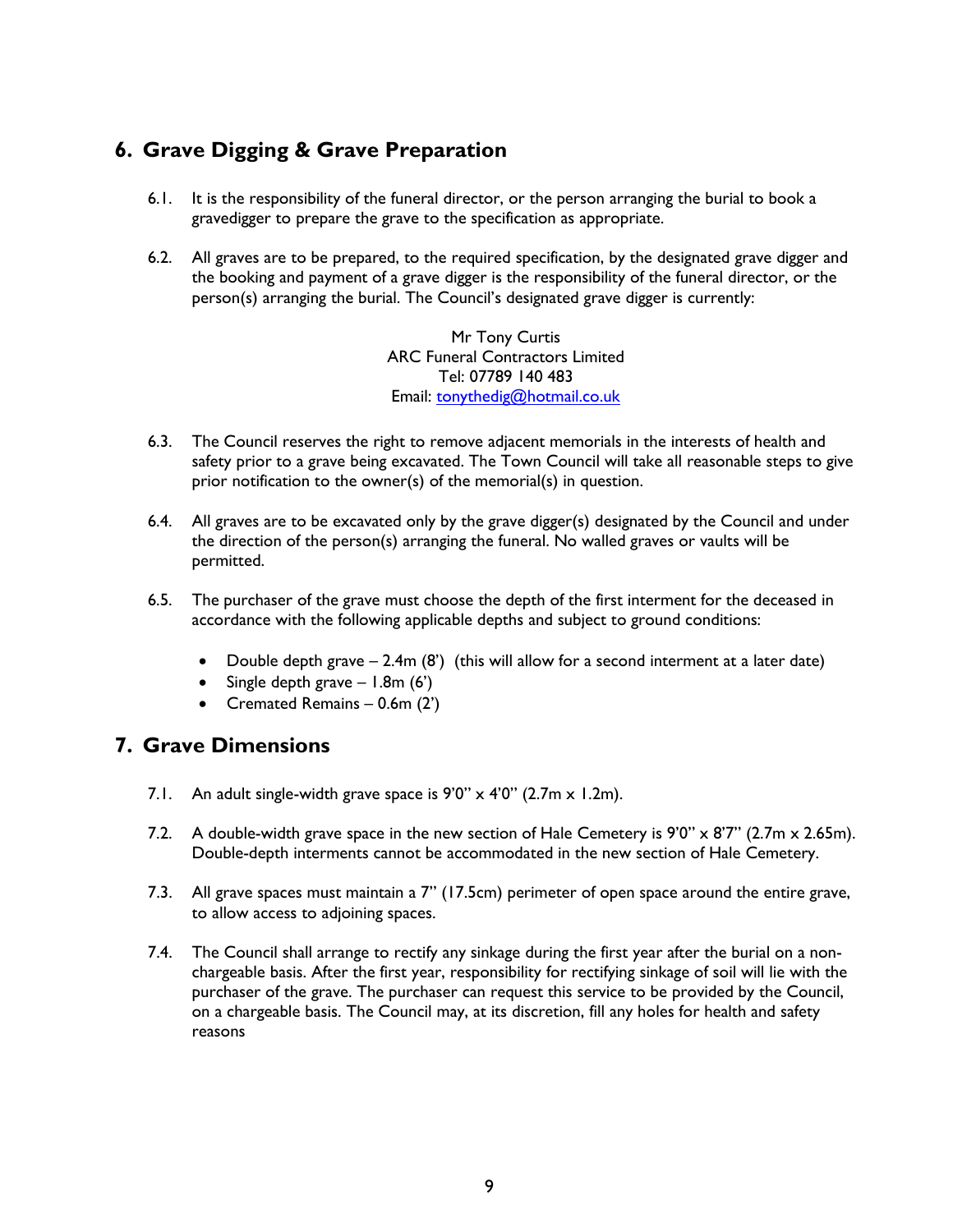## **8. Second Interments**

8.1. In the case of second interments, no disturbance of remains can be permitted without an Exhumation Order. A minimum 6 inches between each coffin or casket must be maintained at all times. The top coffin must be interred at least 3 feet below the ground surface of the grave.

## **9. Cremated Remains**

- 9.1. Cremated remains may be scattered on purchased or unpurchased graves without the need to inform the Council. However, the Council will have no record of this scattering and therefore the name of the deceased may not be added to the memorial on that grave space.
- 9.2. If cremated remains are scattered on a purchased grave with the permission of the Council, the Council will maintain a record of the scattering, and the name of the deceased may be added the memorial on the grave. See also the Council's Memorial Specification Guide.
- 9.3. In cases where cremated remains are divided, the normal booking procedures will apply and the Council will require an original copy or certified copy of the White Certificate of Disposal in order to comply with statutory Burial Regulations.

## **10. Floral Tributes**

- 10.1. Floral tributes may be placed on grave spaces and the Council reserves the right to move them, with care, to allow for grass cutting to be carried out. The Council also reserves the right to remove any damaged, neglected or decayed tributes.
- 10.2. Tributes should be removed from any cellophane or plastic wrapping, wherever possible.
- 10.3. As the Cemetery is a lawn Cemetery planting up of graves is not permitted, beyond 45cm (18") and the council reserves the right to remove any planting without notice, although will attempt to give prior notification to the owner of the grave. (see section 11.6 for more details)

## **11. Memorials**

- 11.1. All memorials and inscriptions (and the installation thereof) are subject to the prior approval of the Council and payment of the necessary fees. All memorials must be installed in accordance with the current NAMM specifications by a stone mason who is a registered member of the BRAMM or NAMM. Stonemasons are also required to be registered with the Council (registration forms are available from the Council).
- 11.2. The placing of a memorial on an unpurchased grave is not permitted.
- 11.3. **A completed application for a permit to erect a memorial or add an inscription must be submitted to the memorial section of the Cemetery Services. In addition**: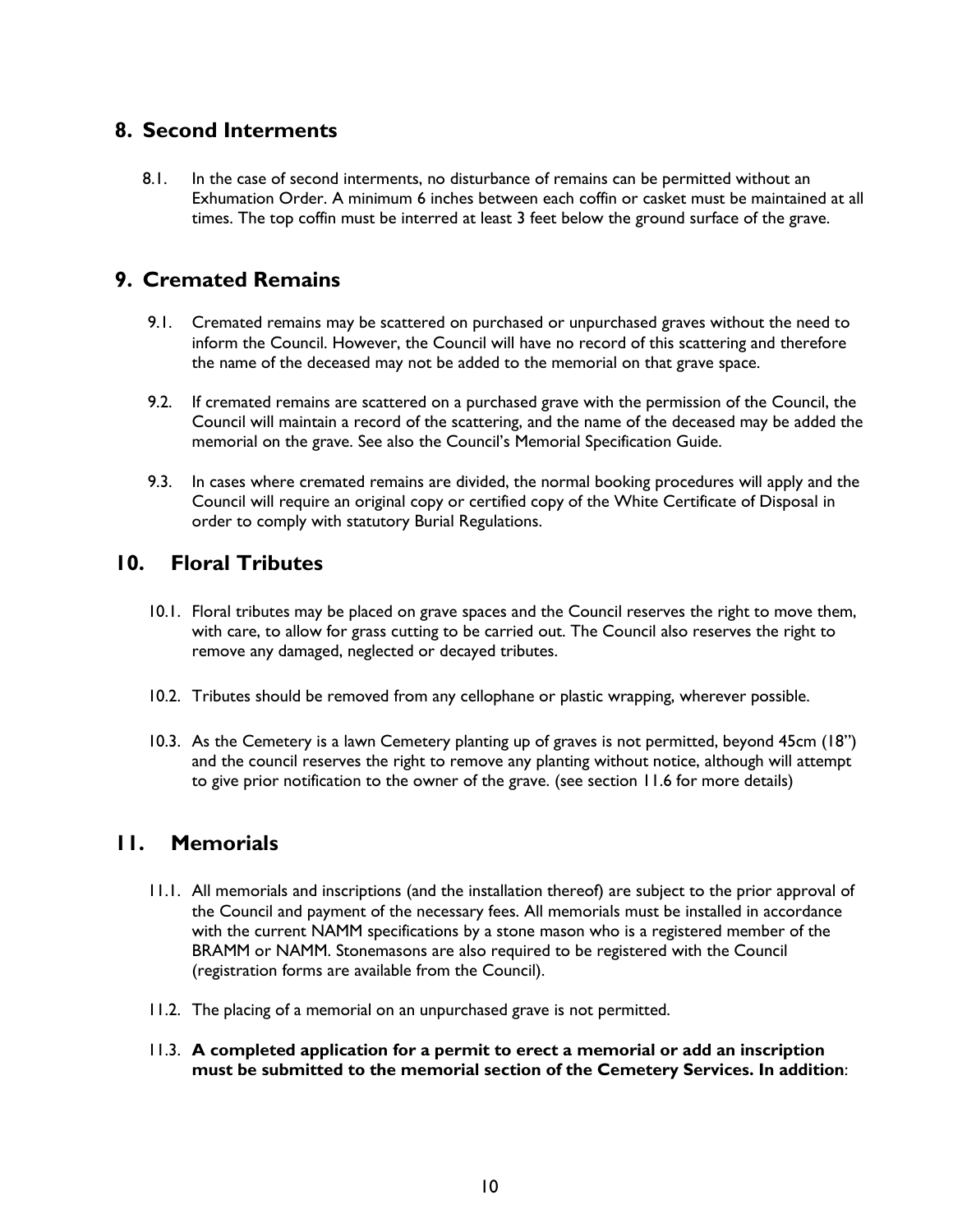- The form must be signed by the owner of the Exclusive Rights of Burial (purchaser) to confirm their permission; the only exception is when a copy of a Power of Attorney is provided or in the case of Probate.
- The memorial permit application must include a diagram/drawing showing the size and dimensions of the memorial and the copy of any proposed inscription in English or accompanied by a certified English translation.
- A copy of any photograph to be included on the memorial must be provided to the Council for approval prior to the issuing of a Memorial Permit.
- The Council reserves the right to refuse permission for a memorial to be placed in the cemetery when the inscription is deemed to be unsuitable.
- All applications will be considered on their own merit.
- No memorial may be installed or inscription added without a permit from the Council.
- Installations of memorials will only be permitted on a grave after a minimum period of 8 months has passed from the date of the burial to allow for settlement of the grave
- Memorial Permit Applications for the installation of memorials may be considered within the minimum 8 month settlement period after an interment; although these permits will be post-dated in order that no memorial may be erected before the settlement period has passed.
- The Council will allow the installation of a memorial on the same day as an interment of cremated remains, providing this has been previously authorised by the Council.
- A memorial in commemoration cannot be installed until the burial of the deceased has taken place. In the case of double-width graves, where one interment has taken place to date, the memorial must be placed on the side where the remains are interred. It may then be moved to the centre of the head of the grave once the second interment has taken place.
- A permit must be obtained from the Council before any additional inscriptions or repairs are carried out on any memorial.
- A fee will be charged for any additional inscriptions and remedial works.
- Any memorial work that involves working at the grave site will require notification to the Council by telephone, before the stonemason proceeds with the work.
- 11.4. The Farnham Town Council cemeteries are "lawned cemeteries" (this does not affect existing memorials) and with the exception of a headstone or cross and adjoining plinth (for the placing of floral tributes) no other memorial, railings or enclosures of wood, iron or other metal or kerbstones shall be allowed to be placed on the lawned or seeded area with the exception of a temporary cross which shall be allowed for eight months after a burial until a permanent memorial can be installed.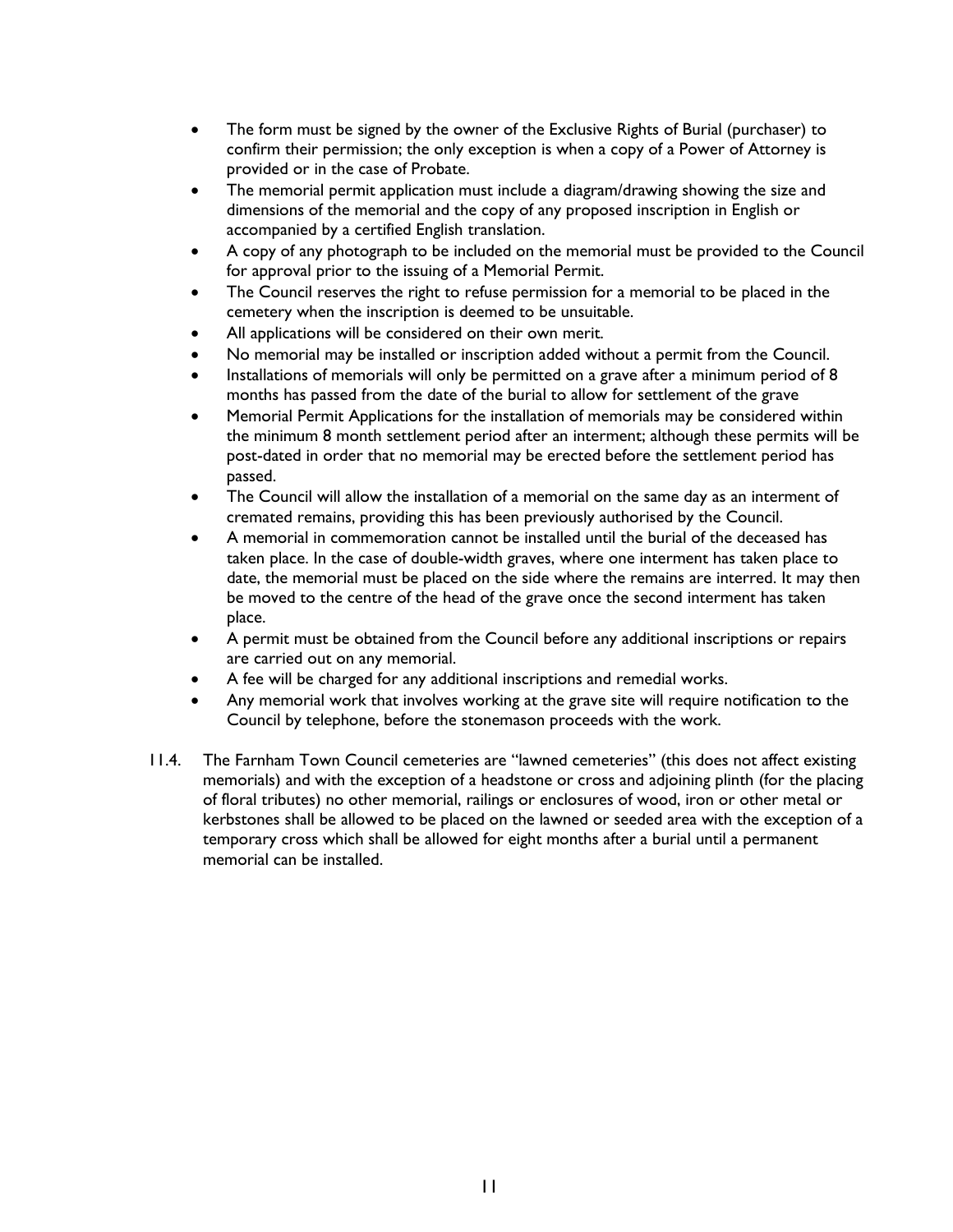## 11.5. **Badshot Lea cemetery**



From the 1st April 2016, kerb surrounds will be permitted in Badshot Lea Cemetery. The style and design of the kerbed memorial be subject to the previously adopted NAMM specification guide.

- There be an additional fee for a permit memorial for kerbs of  $£300$
- Those grave owners who purchase graves prior to the  $1st$  April 2016 will be offered the opportunity to apply for a kerb surround for a fee of  $£150$
- 11.6. The owners of the exclusive rights of burial (EROB) will be permitted to plant the area of the grave to a maximum of 45cm (18") referred to as the designated area from the head of the grave and will be responsible for its upkeep. The cutting back or removal of any plants, trees or other vegetation and or any undergrowth beyond the designated area is not permitted unless the prior written permission of the Town Clerk or an authorised member of the Council staff has been obtained. No person will be permitted to cultivate any ground that is outside of the designated planting area. Any plants or other objects outside of the designated area of the grave will be removed without notice. The Council reserves the right at any time to prune, cut down or dig up and remove any existing shrub, tree or plant at any time which becomes unsightly or overgrown or causes encroachment. (Before removing any shrub, tree or plant, the Town Council will endeavour to remind the grave owner of their responsibilities).

## 11.7. **Memorials shall:**

- i. Only be placed at the head of the grave;
- ii. Be built of a durable natural stone or granite; and,
- iii. Be installed in a satisfactory way, meeting any health and safety regulations and not, in the opinion of the Council, disfigure the cemetery or cause concern, offend, or be insensitive to other bereaved families.
- 11.8. Applicants are reminded that the cemeteries are shared public areas where other users must be considered.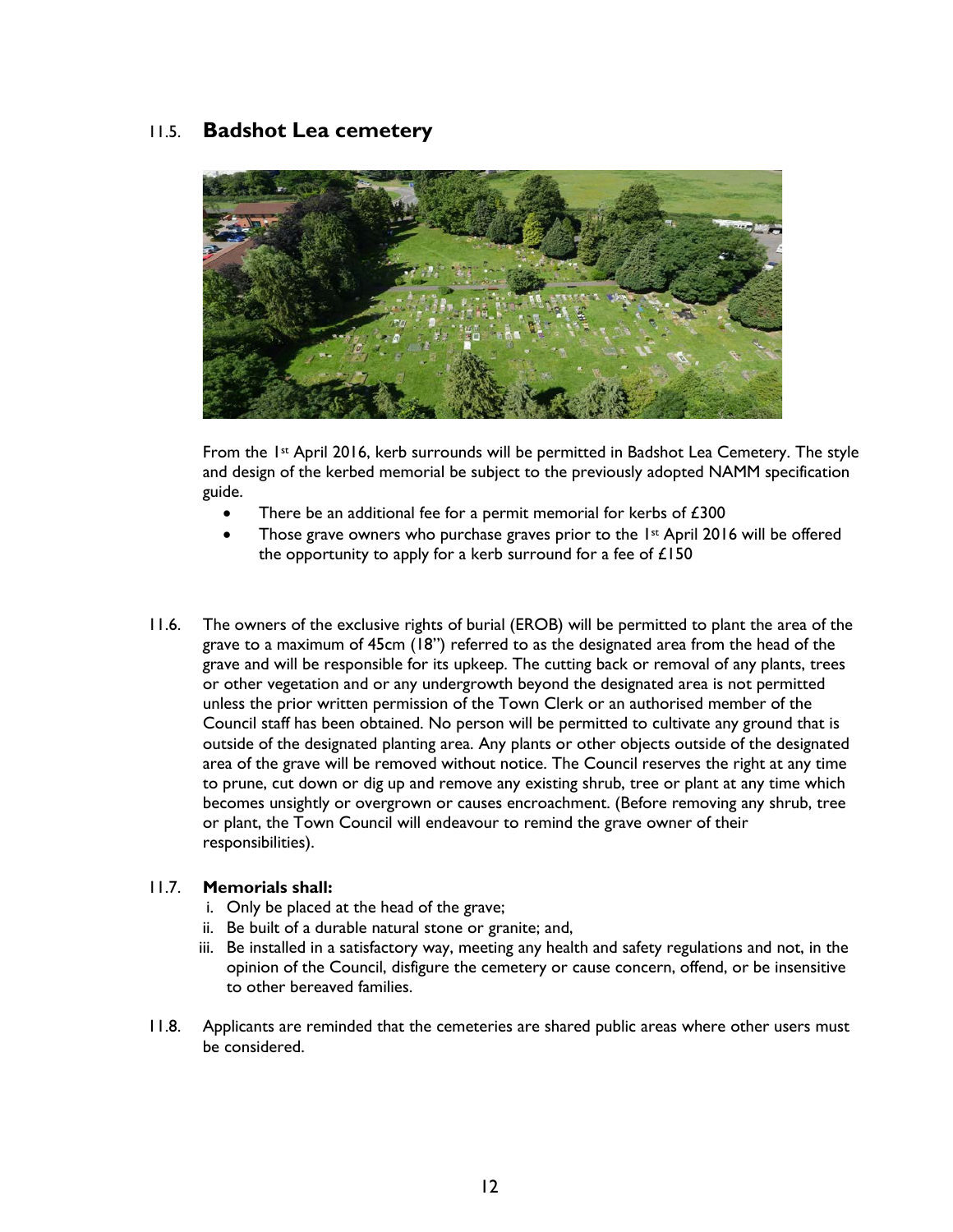## 11.9. **Headstones on full graves must not exceed the following dimensions:**

- Height 3 feet 6 inches (42 inches) or 105cms
- Width 2 feet 10 inches (34 inches) or 85cms
- Depth of base 12 inches or 30cms
- Depth of headstone 6 inches or 15cms
- Width of plinth/base 3 feet 4 inches (40 inches) or 100cms
- 11.10. A plinth forming part of the base of a headstone will be permitted, which may incorporate a maximum of two flower containers only. Vases are placed at the owners' risk and must comply with the design and specification in the NAMM Memorial Specification Guide. Vases must not be made of glass, plastic or compound materials.
- 11.11. Plaques and tablets will only be allowed on 'cremation only' plots.

#### 11.12. **Cremation Headstones must not exceed the following dimensions:**

- Height 26 inches or 65cms
- Width 18 inches or 45cms
- Depth of base 12inches or 30cms
- Depth of headstone 6 inches or 15cms
- Width of plinth/base 24 inches or 60cms

## 11.13. **Plaques and tablet memorials for cremated remains must not exceed the following dimensions:**

- Height 2 inches or 5cms
- Width 18 inches or 45cms
- Depth 17 inches or 42.5cms
- 11.14. Any inscription, as approved by the Council may only be inscribed on the front of the memorial only.
- 11.15. If cremated remains have been scattered in a place other than on the grave where the memorial is to be sited and there is a request for an inscription, the phrase "who rests elsewhere" or similar must be included in the inscription. An inscription to commemorate person(s) who have been scattered without notification being given to the Council will not be permitted, unless regulation 9.2, as above, is satisfied.
- 11.16. The grave number must be engraved on the rear of the headstone (at the bottom) or on the base of the headstone. No other engraving or mark shall be permitted on the rear of the headstone.

#### 11.17. **NAMM Specification Guide**

Only the following designs of Memorials, as identified in the attached guide will be considered. Kerb surrounds and ledgers are not permitted in the Council's cemeteries.

#### **Standard Headstone Shapes**

H1, H2, H3, H4, H5, H6, H7, H8, H9, H10, H11, H12, H13, H14, H15, H16, H17, H18, H19, H20, H21, H22, H23, H24, H25, H26, H27, H28, H29, H30, H31, H32, H33, H35, H36, H37,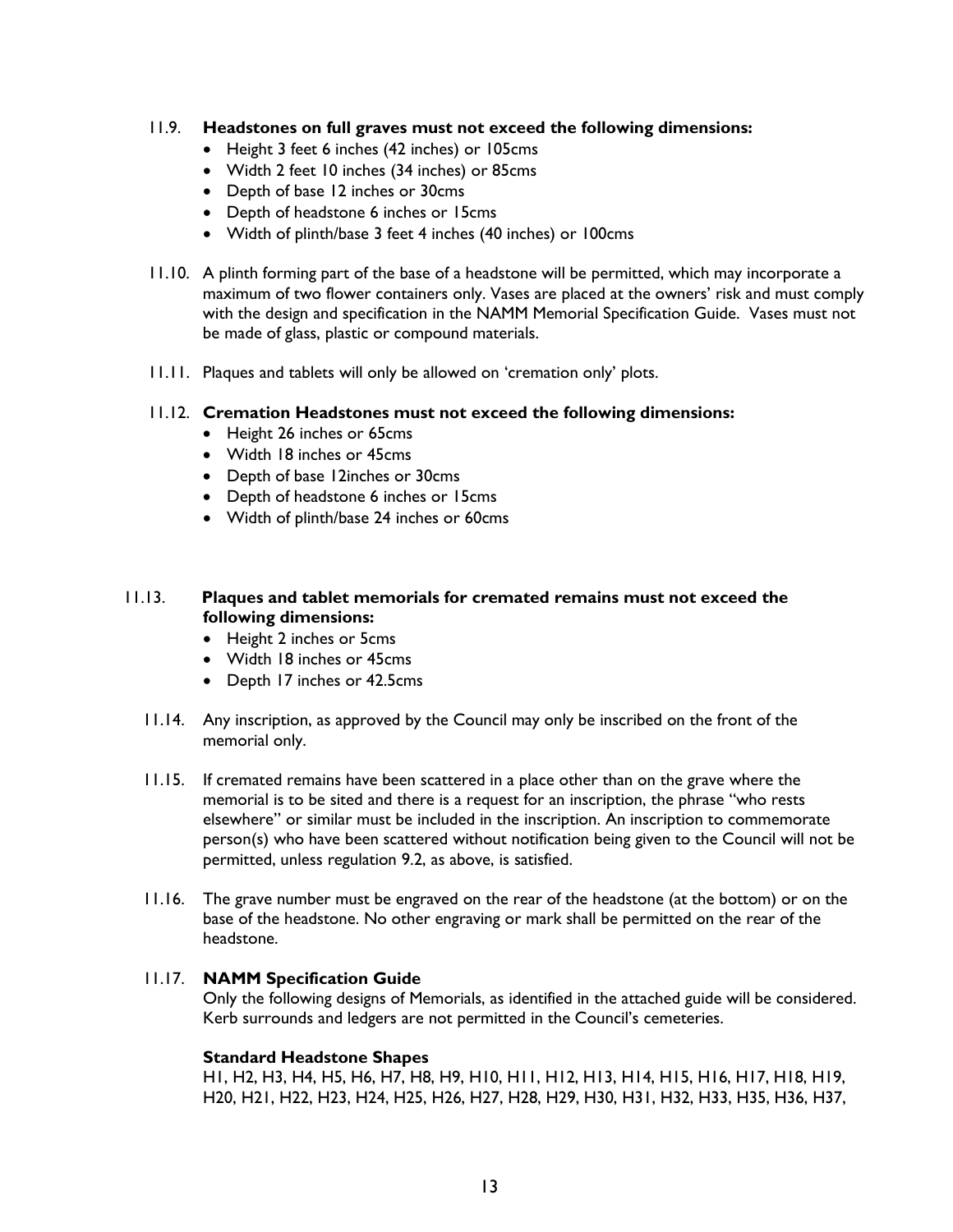H38, H39, H40, H42. (All headstones must not exceed the maximum dimensions outlined above).

#### **Lawn Type Bases**

B1, B2, B3, B4, B5, B6, B7, B8, B9, B10 (all bases must not exceed the maximum dimensions outlined above).

#### **Crosses**

C1, C2, C3, C4, C5, C6, C7 (crosses not to exceed the maximum dimensions outlined above) Die and Step Bases for Crosses

DS1, DS2 (bases for crosses not to exceed the maximum dimensions outlined above).

#### **Books and Supports**

BK1, BK2, BK3, BK4, BK5, BK6 (all supports and books must not exceed the maximum dimensions for headstones and bases as outlined above and BK1, BK2 and BK3 must be supported on a "Tick or Plain Rest") .

#### **Vases**

V1, V2, V3, V4 V5, V6, V8, V9, V10 (all vases must not exceed the maximum dimensions to fit on the base of the headstone, as outlined above)

Plaques for Cremation Plots

P1, P2 (all Cremation Plaques must not exceed the maximum dimensions for Cremation Plaques as outlined above).

#### 11.18. **Certificate of compliance**

Memorial Masons are required to provide the Town Council with a certificate of compliance within 5 working days of the installation of any memorial.

#### 11.19. **Maintenance of Memorials**

The maintenance of memorials is the responsibility of the owner and all memorials must be kept safe and in good repair. In the event of any memorial becoming unsafe due to lack of maintenance by the owner, the Council reserves the right to make safe and charge the owner for any costs which are so incurred.

- As part of the Health and Safety programme all memorials are inspected on a rotating basis over 5 years.
- Where a memorial fails the inspection, the Council will charge, in advance, an administration fee for the re-inspection of the repairs.
- The Council will not be responsible for any damage to memorials or headstones by storm, wind, lightning, subsidence, acts of third parties or any other cause other than as a direct result of negligence of their employees.
- The Council reserves the right to remove, cut down or prune any plant or shrub if it becomes neglected, unsightly or overgrown or when it is necessary to enable the grave or surrounding graves to be used again.
- The Council reserves the right to remove any neglected, damaged or decayed memorials or other items (such as glass vases) that do not comply with these regulations or that the Council sees may pose a potential danger.